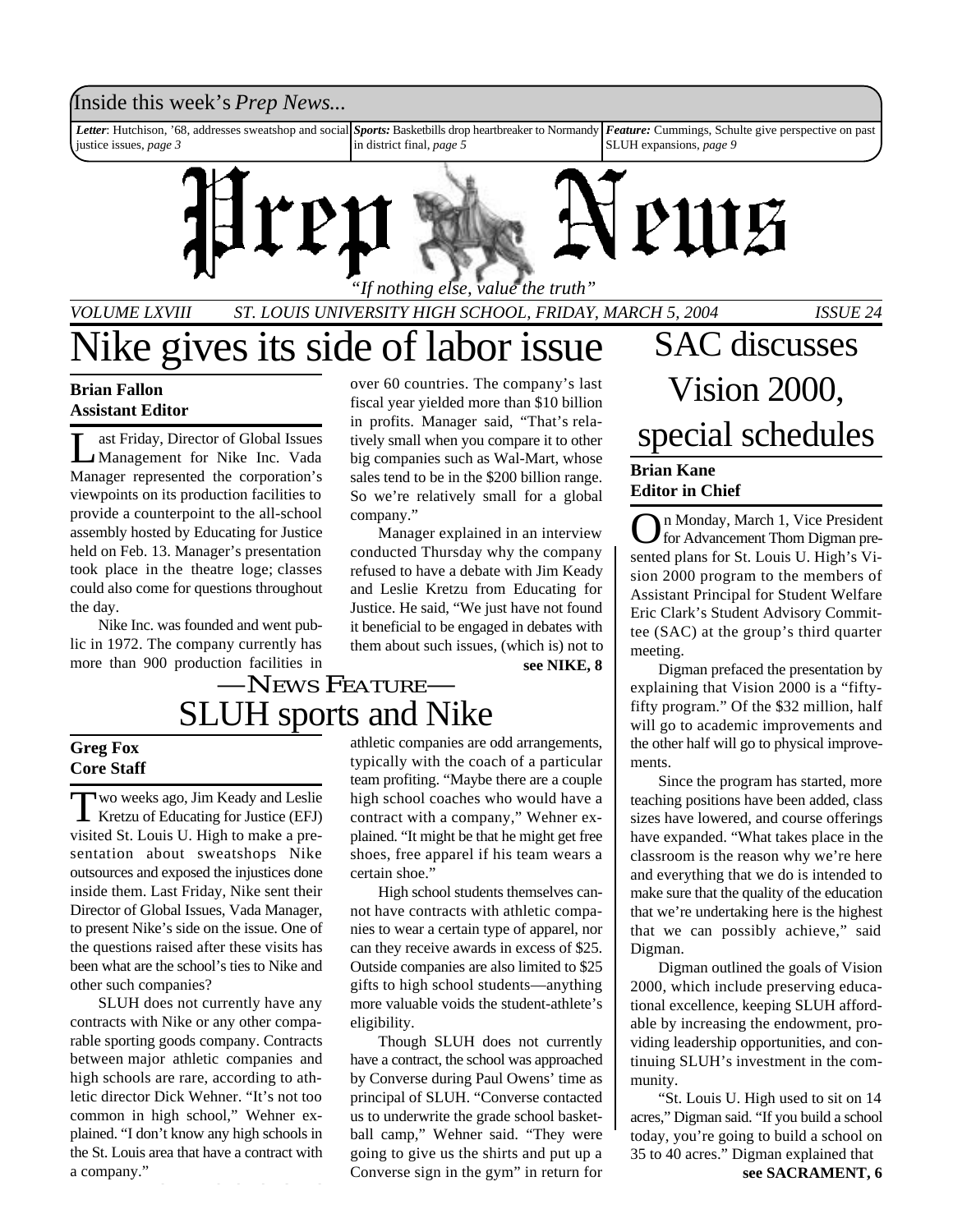Speechbills take

## first overall in CISL

#### **Jon Kim and Charles Ullman Editor, Reporter**

O ver the weekend, the St. Louis U.<br>High Speechbills competed in the<br>final round of this year's Inter-Scholastic ver the weekend, the St. Louis U. High Speechbills competed in the Speech League. About fourteen schools throughout the region, including rival school DeSmet, met at St. Elizabeth Academy for what senior and club president Peter Gosik called, "an intense, nail-biting competition." The top three finishers were SLUH, DeSmet, and Cor Jesu.

The finals of the speech league judged the top seven contestants ranked in each category. Of the seven spots, the top three finishers added points to their respective team's accumulated score over the past year, which determines the winner of the competition. First place received 10 points, second place received eight points, and third place received six points.

Competing in the final round of the duet category, Gosik and Ted Makarewicz performed Neil Simon's "Good Doctor," and Sam Weller and Kevin O'Brien performed a selection from *The Elephant Man*, placing third and first respectively. In Prose, junior Kevin Boehm placed first. Sophomore Matt Walsh performed in Poetry, and in Humorous/Serious Interpretation sophomore Eddie Szewczyk and junior Paul Barker participated, the latter earning second. Senior John Berosky performed in Original Oratory, and senior Bobby Mudd performed in Extemporaneous Speaking. Junior Marty Wilhelm and sophomore Jack Cunningham participated in Storytelling. Senior James Erler, performing Radio Broadcast, also won a blue ribbon.

Going into the final round, SLUH led DeSmet by six points. But thanks to the amazing instruction of coach Kathryn Whitaker and the unsurpassable talent of the team, SLUH defeated DeSmet by eight points, earning the sweepstakes trophy. Considering a team's accumulated score is hundreds of points, this margin of triumph was very slim. Since it was the finals, everyone received a trophy; however, the better someone did, the bigger

the trophy they received.

### **2** Mews March 5, 2004 Chessbills mated by Metro

#### **Kyle Kloster Reporter**

L ast Wednesday, St. Louis U. High's chess team battled the number three ranked team in their conference, Metro High School, in the first round of the chess playoffs. The Queenpleasebills had already played against Metro during the regular season, upsetting them in several games to take the match with a deceiving 21-9 victory. SLUH's win surprised the Metro coach, who underestimated the Jr. Bills prior to their meet. The coach asked moderator Joan Bugnitz during Wednesday's match, "How did you get so much better? You caught us completely off guard."

Equipped with their previous victory

### Freshman Day of Service moved to May 8

#### **Andrew Mueth Reporter**

This year's Freshman Day of Service,<br>scheduled for Saturday, March 6th, scheduled for Saturday, March 6th, has been moved to Saturday, May 8th. The work sites thought that SLUH would be working on them on March 20th, while SLUH had been planning to work on the 6th. By the time the miscommunication was discovered, it was too late to correct the error. Rather than cancel the day of service, SLUH has agreed to work with the work sites on a later date, May 8th.

"The voluntary days of service are viewed as an excellent way for the freshman class to come together and serve others," as a letter given to all of the freshmen stated.

The work sites, Camp Wyman and Lion's Den Retreat Center in South County, need preparations for the busy spring and summer seasons. The freshmen will be doing a lot of "hands on" service work, including painting and various groundskeeping and yard work. The freshmen will be contacted during homeroom in the upcoming months regarding the schedule of the day and how to sign up for this valuable opportunity to truly be "Men For Others."

### STEAMERS! It's that time again! For FREE tickets to tomorrow's 1:05 p.m. game against the Milwaukee Wave, stop by the *Prep News* office or English Department during the day if you're

interested in having a roaring good time.







and superior ranking of second place, the chess team anticipated a bright outcome for their bout. Despite the Rookbills' confidence, Metro swept them in five close games. A misleading 30-0 score ended the Chessbills' impressive season. Although the final game was disappointing, taking third place in their conference during their first season in the playoffs excited the team.

Captain Brian Nienhaus reflected, "getting to the playoffs will hopefully drum up interest (in the chess team)."

When asked about this season's secret, sophomore Tim Schmidt replied, "We had great leadership." Bugnitz agreed that leadership had built the team up in its three years to allow for the spectacular third place finish in conference.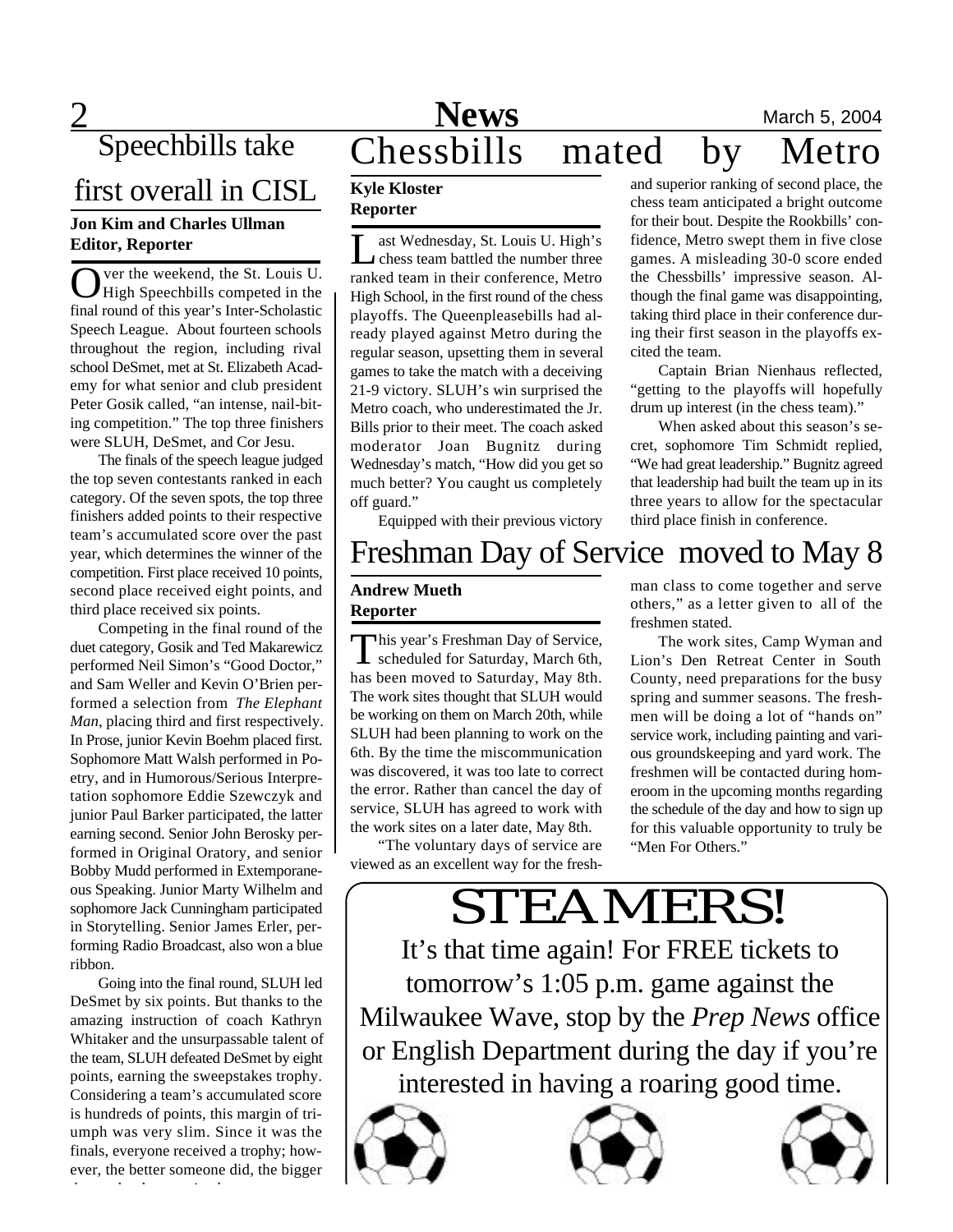## **March 5, 2004 Opinion** 3

## LETTERS TO THE EDITOR

Hutchison addresses sweatshop issue

To the Editor:

"Every act eternally unfolds its consequences. The relations of God with men are not something vague and confused in which anything at all might happen in a haphazard way. They take place in an atmosphere of exactitude and light. Mercy will have the last word. But this is because truth and charity will have first entered men's hearts by ways which, on account of our obduracy, are often difficult; and, sometimes, as today, bloodstained."

Raissa Maritain wrote these words as her homeland France entered World War II—but they are words for all seasons. They challenge us to confront injustices such as those that Jim Keady and Leslie Kretzu work to expose.

Part of my discussions with Jim and Leslie (when they were in St. Louis) centered on economics. Jim and Leslie presented the following Nike cost breakdown:

> Materials: \$10.50 Labor: \$2.50 Overhead: \$2.50 Factory Profit: \$0.95

Total Factory Cost + Gross Profit: \$16.45

Jim and Leslie said that, at the time they gathered these figures, laborers were paid about \$2.00 per day. Doing the math reveals that fabrication of a pair of Nike shoes requires approximately 1.25 man-days. While not an accountant, I am responsible for understanding manufacturing costs in my job . I tried to figure out what it would cost our company to make this shoe in the U.S. If I had to present a cost estimate to my financial people, the breakdown would work out to something like this:

> Materials: \$10.50 Labor: \$100 Overhead \$250 Factory Profit (20% gross margin): \$90

Total Factory Cost + Gross Profit: \$450.50

Incidentally, Jim and Leslie stated that this shoe sold for \$65 at the retail level. Using a similar markup formula, our St. Louis fabricated shoe (by the way, fifty years ago St. Louis was the center of the domestic shoe business) would retail for approximately \$1,300. Such figures demonstrate two important points. First, relative to the third world, domestic operations spread a lot of wealth to their employees. The equilibrium of economics, however, both gives and takes away. Hence, through our economic success, domestic manufacturers find ever-fewer niche market opportunities that can support an American wage. Sweatshops impact our own ability to compete, and the United States is in great danger of losing its manufacturing base.

Second, the figures beg the question: why can a sweatshop not pay \$4.00 per day—an amount that Jim and Leslie say will provide an opportunity for a sustainable living opportunity in Jakkarta? At such a wage, applying the same overhead, profit, and resale percentages increases the retail price of a Nike shoe

from \$65 to slightly under \$90. Can Nike trim its domestic sales and operational costs to make up the difference? Jim and Leslie believe this is indeed possible. If Nike refuses, are we consumers willing to pay this increased cost in return for allowing a just wage to a human being on the other side of the world? Are we Christians not morally obligated?

It is my understanding that Nike refused to engage in debate with Jim and Leslie at SLUH because they do not wish to intertwine business with religion. This compartmentalization is endemic to our society. While there are business leaders with the highest level of ethics and integrity, there are also many who leave ethics and religious values at home when they travel to work each day. Business per se is neither moral nor immoral, rather it is amoral—our individual way of responding to business circumstances and our incorporation of our beliefs and values into the business process ultimately drive the ethics of business. Rather than compartmentalize, we must integrate business and values. Teilhard de Chardin wrote that "the Christian is not asked to swoon in the shadow, but to climb in the light—of the Cross." Building God's kingdom is not a hobby—it must include our life at work. This is where we spend all of our time and where we influence change. This kingdom building, however, forces us to choose—we cannot dodge morality and ethics forever. Our decision can indeed sacrifice our upward mobility and our financial security. It is this to which Christ refers when He notes that we "cannot serve two masters."

As young adults you are the primary Nike market target, hence you have the power to do something. As SLUH students and alumni, we are amongst a privileged few receiving the gift of an education that challenges us "to find God in all things," and to be witness to Him in "deed more than in word." With this gift comes our obligation to "put on Christ," to lead others to His way. To be Christ-like is to not ignore social injustice. Jim Keady and Leslie Kretzu suggest that, when you need to wear Nike products, remove the tag and mail it to Nike—great idea, and something you can do right now. They also encourage us to buy a share of Nike stock so that we have a vote in the way Nike conducts business. Many of you will soon be attending a university that endorses athletic products from Nike or other companies, the manufacturing of which employs unjust labor practices. We can all challenge our universities to question how they morally justify endorsing such products.

Finally, be cognizant that you are the generation that will soon be running business. This is your time to make a discernment as to how you will act when confronted with decisions that can either bootstrap or oppress a people. Your values learned at SLUH will not necessarily be the values of your business school professor or of your boss. Please keep these values and the example of Jim and Leslie in mind when forming your decisions.

Steve Hutchison '68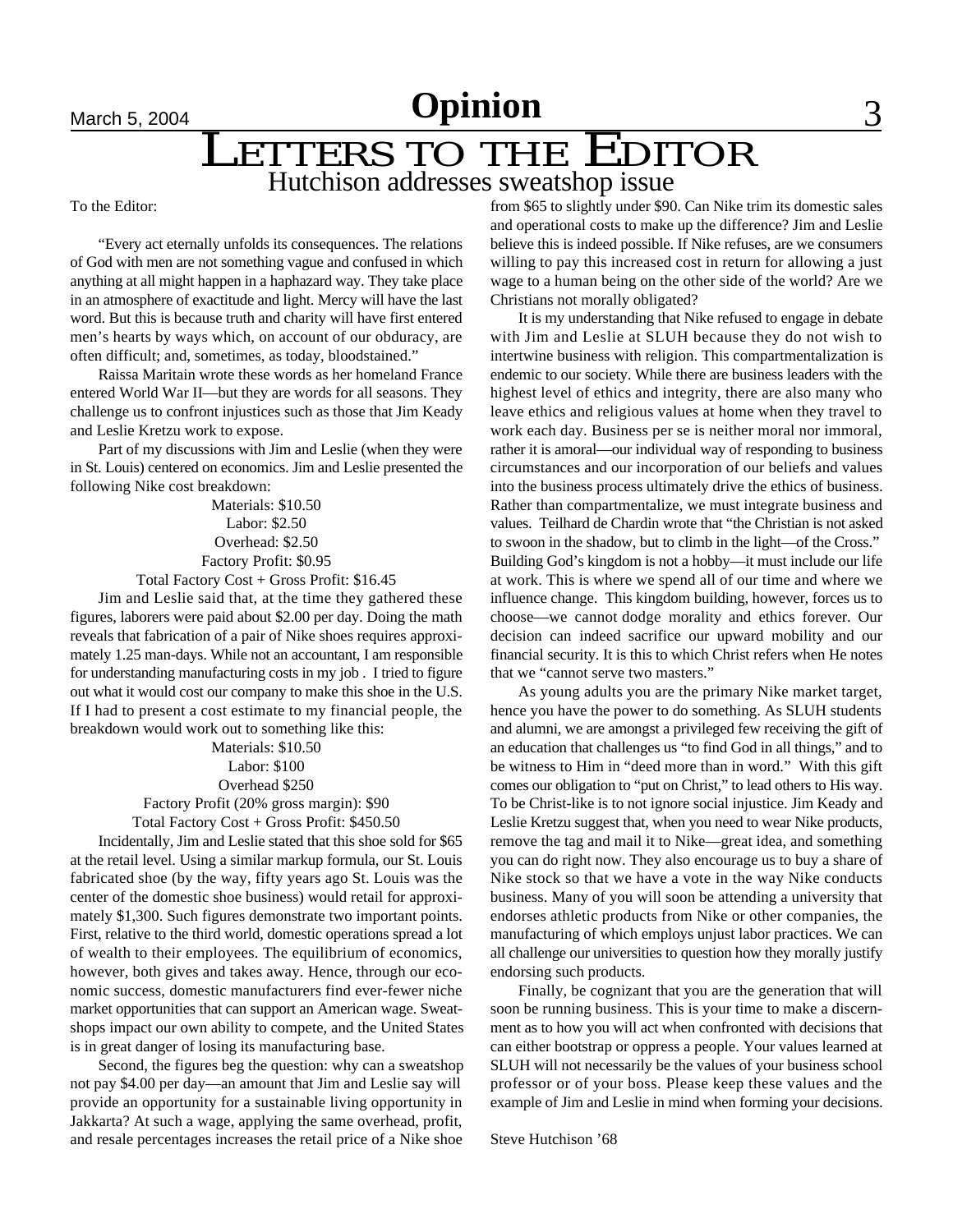### 4 **News** March 5, 2004 SPONSORSHIP

the basketball team wearing Converse shoes the team would receive at a discount. "Owens vetoed that deal," Wehner added.

"Converse sent a representative in to talk to (SLUH)" said Wehner. "They were serious. They really wanted to deal with the basketball team and the basketball program."

Nike's most visible brand is without question their line of basketball products, and the athletic industry's most prominent presence at SLUH is within the basketball program, in which players wore Nike shoes during the past season.

"I let the kids decide what they want," said head coach John Ross. "It's going to be up to the players." Though the players got to choose their shoes, Ross does have to purchase some items—such as balls and jerseys—for the team. "As for me, it will be up to the budget and what I feel comfortable with," Ross explained.

The basketball team orders their shoes through Johnnie Mac's, the distributor for much of the athletic apparel used at the school.

Wehner cited Johnnie Mac's "proximity, price, and service" as the reasons that they are the distributor. At public schools, athletic departments are forced to take the lowest bid for an order for sporting goods, though Wehner said that he has "wherewithal to seek out who I think the best person is."

Johhnie Mac's once supplied the SLUH football team with Nike pants. "Johnnie Mac's was a distributor for Nike for a while," said Wehner. The SLUH football team no longer wears Nike pants, though they still obtain their pants from Johnnie Mac's. Head coach Gary Kornfeld said the reasons for switching from Nike to the Johnnie Mac's brand were economic.

Senior Pat Meek is in a unique situation as a member of the U.S. National Speedskating team, which is sponsored by Nike. According to Meek, Nike provides the team with apparel that includes warm-ups, hats, gloves, skins, t-shirts, and collared shirts. The apparel has both the National Team and Nike logos on it.

(from 1) The U.S. National team received a number of bids from competitors and took the largest bid, which came from Nike. The team members were forced to sign a Code of Conduct that Meek estimated was ten pages long. The Code stipulates conditions under which team members must wear apparel that Nike has provided them. One such condition is media presence at an event.

> Nike is not the National Speedskating Team's only sponsor. Meek stated that the team receives blades from Maple Blades and monetary support from companies such as ADT.

> Since EFJ's presentation, SLUH students have struck up conversation everywhere, from the classroom to more informal settings. The assembly, according to Wehner, "raised the awareness" of the issue of sweatshops, in addition to getting the students thinking about the issue and what they can do about it.

> When does thinking about an issue cease to be enough? EFJ does not advocate a boycott of Nike products, mostly because it could possibly endanger the workers' jobs. What can an average SLUH student do about sweatshop injustice in Indonesia?

> "What is an 18-year old guy going to do?" asked Meek.

> Junior John Warner, a basketball player, had the same feelings. "You kind of do (feel powerless)," he explained. "You're going to write a letter, and what's that going to do? It's just another letter that they'll get."

> Both Keady and theology teacher Brian Christopher, S.J., suggested covering brand-name logos with tape. "We might not have a choice whether we wear sweatshop-manufactured apparel or not, but we do have a choice when it comes to advertising for these people," Christopher stated.

> Meek, however, does not have that luxury. "We (the National Team) don't have a choice," he explained. "If I don't wear Nike, I could be fined or suspended." Meek stated that his decisions could impact his whole team: if he were to violate the Code of Conduct, it could jeopardize Nike's sponsorship of the entire team. He

also stated that not many companies will pay to sponsor the team, and that, were he kicked off, there is "no one else to skate for."

Despite all this, Meek does not feel handcuffed by Nike. "I appreciate the help Nike has given me," he said, and continued by saying that without Nike's sponsorship, it would not be possible to have a team. "But giving to amateur programs doesn't excuse (Nike's conduct in Indonesia)."

Christopher said that there is a problem with student-athletes wearing both the Nike logo and a SLUH jersey, but recognized the problem that is consistent throughout the athletic apparel industry. "This is a complex situation," he said. "Even if (a student-athlete isn't) wearing the Nike logo, if they're wearing a noname logo, they're still wearing clothes most likely manufactured in unjust conditions.

"I would say that there's a tension," Christopher continued. "A lot of students are feeling that tension, and it's an uncomfortable place to be, but it's right where we need to be."

"I do feel bad (about the sweatshop conditions)," Meek said. "But I have to wear Nike."

"I wouldn't say I feel guilty (wearing Nike products), but it makes you think a little bit," Warner said.

"Do our students here at SLUH expect the answers to be given to them?" Christopher asked. "Because, if so, I don't think anything's going to happen. The students here are incredibly bright, incredibly creative, incredibly insightful, and incredibly compassionate. When you put all that together, we have a student body that's capable of making some really impressive responses."

The SLUH Athletic Department has boycotted companies in the past. The most was Wehner's five-year boycott of Riddell.

"Riddell was giving helmets free to the NFL," Wehner explained. "And charging high schools \$20 per helmet extra to pay for the NFL's (free helmets)… I really raised a lot of hell about that situation."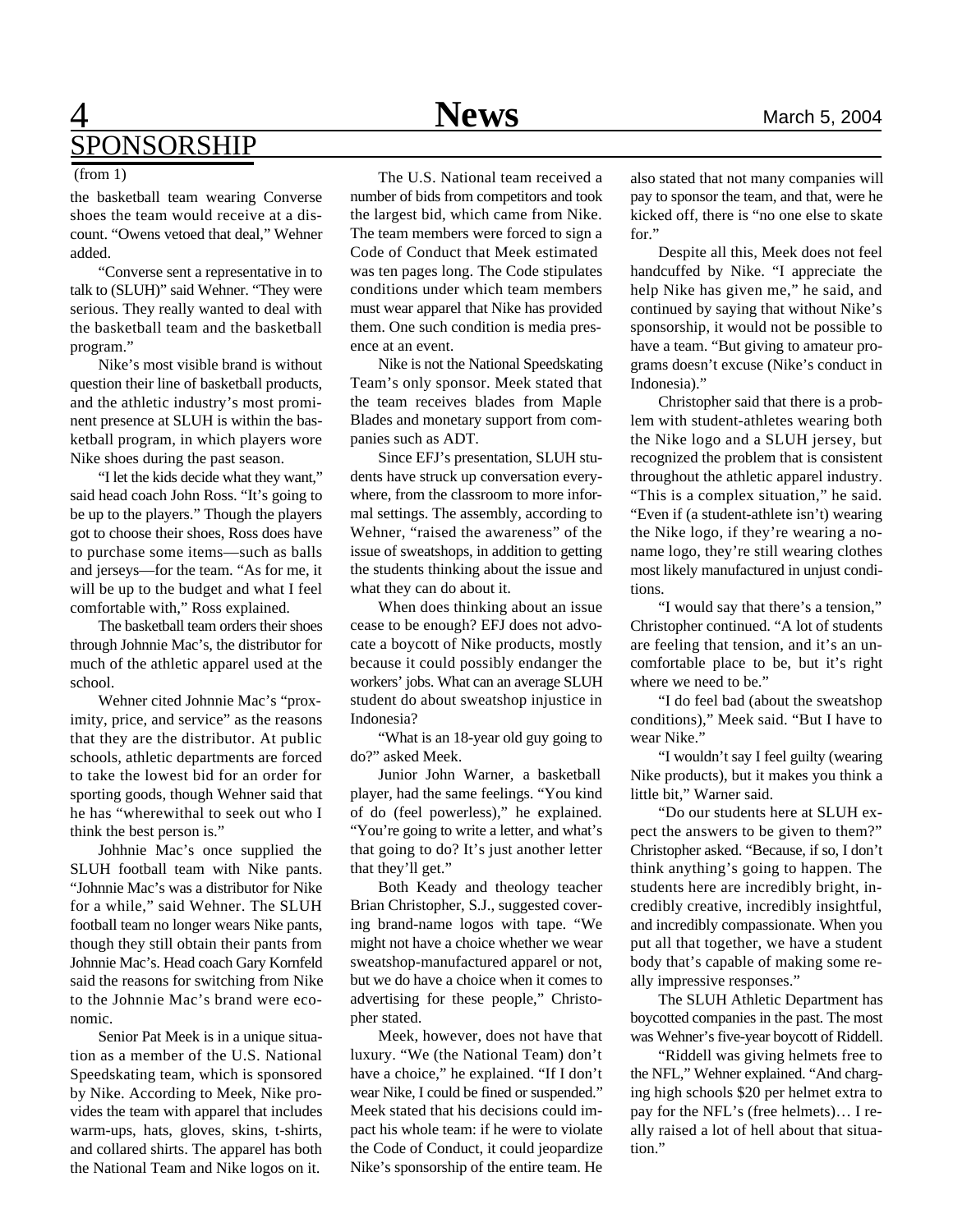### March 5, 2004 **News** 5 T-Macbills lose district final to Normandy **Sports**

#### **Kyle Poelker Reporter**

T he St. Louis U. High Jr. Billiken basketball team faced Normandy in the district final last Friday, looking for their first title since 1993.

The team and the coaches were not nervous, and neither were the fans, who, for one of the only times all year, gave a decent turnout at the Backer Memorial. This well-anticipated game, the one that the Jr. Bill coaching staff had been emphasizing since the opening day of practice, was underway. It seemed that all the talk and preparation was working. Everyone thought the underdog Jr. Bills just might pull this win off. However, despite the high expectations, the Jr. Bills fell to Normandy 55-49, a disappointing end to a highly-anticipated season.

Six minutes into the game, the Jr. Bills were up 11-4 over the Normandy Vikings thanks to the early hot hands of junior Dave Goettelmann and sophomore Tim Garvey, the star guard tandem who had been leading the Jr. Bills through their most difficult stretch of the season.

By quarter's end, the Jr. Bills were still clinging to a three-point lead over the ultra-athletic Vikings, but the beginning of quarter number two saw another stretching of the Jr. Bills lead.

Shortly into the second quarter,

Goettelmann hit a three that put the Jr. Bills up by eight, a lead that Normandy would grind down and down for the rest of



the quarter. **John Kaminski goes for a rebound under the hoop.**

Despite a nice Garvey three off the glass that put the U. High up by nine, Normandy looked as if they would take the lead into the locker room. Their incessant full-court pressure had cracked the Jr. Bills' once-dominant facade, and it was no longer SLUH but Normandy who had the lead with 30 seconds left in the half.

However, a long baseball pass down the court to senior Andy Lowes, who was playing his last game in a Jr. Bill uniform, and the three-point play that ensued insured the Jr. Bills of the half-time lead, 28-27.

In the third quarter, the Jr. Bills again built a lead. Three minutes into the second half, after a Goettelmann three, SLUH had increased their lead to six, but in the next three minutes, the game gradually moved from control to chaos for the Jr. Bills, and after a short Normandy lead, the game was tied at the end of the third quarter. With neither team able to maintain a secure lead, the game was going down to the wire.

It was all Normandy in the fourth and final quarter of an up-and-down Jr. Bill season. After taking the lead, Normandy stalled for nearly a minute and a half at mid-court, and with only 3:30 remaining in the game, the Jr. Bills were down five but not out. They finally stole the ball, and a senior John Kaminski lay-in one minute later saw the Jr. Bills within one possession of their opponents.

But with the foul cycle that ensued, the Jr. Bills were never able to get any closer, and the Jr. Bills' season ended, 55- 49.

"Of course we would have rather won the game," head coach John Ross said of his team's performance, "but we really finished the season well. We played good basketball for our last six games. Unfortunately, it wasn't necessarily good

### **see NORMANS, 6** Racquetbills bounce to Portland for national

#### **Phil Mathews Reporter**

Two weeks after their state victory, the<br>Racquetbills traveled Wednesday wo weeks after their state victory, the afternoon to Portland, Ore., to compete at nationals. Fifty-one high schools will attend, and the Jr. Bills have sent 15 representatives, including the entire varsity team, in attempt to defend their 2003 national title.

The nationals' format this year differs from last year's. Rather than placing all 289 entrants in one gigantic bracket, this year the players will be divided into six separate single brackets. Each bracket corresponds to each of the six seeds on a varsity team. Also, there are three doubles divisions, into which each team places its best three doubles teams. Within each division, brackets are arranged in an Olympic format, meaning that players are divided into even smaller brackets based on the outcome of their first two matches.

Everybody starts in the gold division. If the player loses his first match, he moves to the white division, and if he loses in white, he moves down further to the red division. If the player wins his first in gold, and loses his second, he moves down to the blue division.

Head coach Joseph Koestner claims that the revised format "encourages depth, which favors our team. We've probably got one of the strongest teams going."

Even as the defending champions, nationals will definitely be the greatest challenge for the Racquetbills this year. Last year, nationals were held in St. Louis, on the Jr. Bills' home courts. In Portland, on their opponents' home courts, the situation will be the opposite.

Senior Tom Carrow, who traveled to Portland for nationals in 2002, explained, "The fans in Portland will want to see an Oregon team take the title."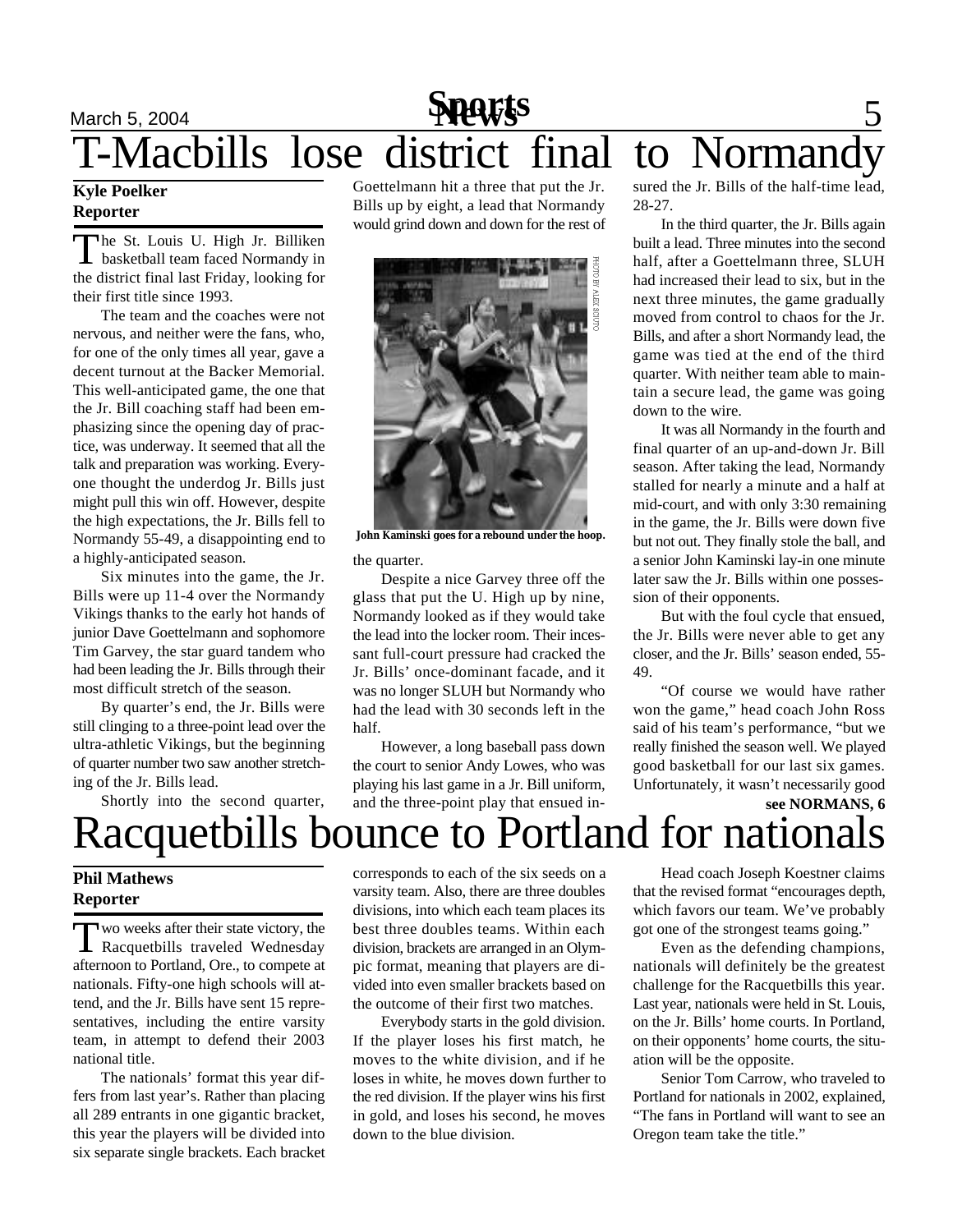### **6 News News March 5, 2004 Sports**

## Riflebills win Mid-

### American crown

### **Chris Seals and Andrew Hrdlicka Reporters**

A fter two rare losses at the hands of<br>the Quincy High School Blue Devthe Quincy High School Blue Devils, the St. Louis U. High Riflebills travelled to Quincy, Ill. for the Mid-America High School Rifle Championship (MAHSRC) this past weekend.

SLUH had never lost the MAHSRC before, so there was a title to defend and revenge to unleash. The MAHSRC was the last official rifle match of the season, and the last team match for seniors Andrew Hrdlicka and Chris Seals. Both the varsity and JV teams approached the match wishing to end the season in style, and they did just that.

The festivities commenced on Saturday with a three-position air rifle match. The varsity team, consisting of seniors Hrdlicka and Seals, junior Kevin Witbrodt, and sophomore Pat Zelaya, obliterated the competition and easily took first place. The JV team of junior Brian Nienhaus, sophomores Joe Reinders and Brian Carlin, and freshman Zach Brooks shot a solid score good enough for third place. Hrdlicka's score of 578 earned him first place honors, narrowly edging out Nienhaus's second place score of 575.

After an incredibly exciting night of fun-filled activities, including the realization that there is nothing to do in Quincy, the Riflebills were ready to finish up with a 60-shot smallbore match. Once again the varsity team defended its title, easily defeating second-place Quincy by an incredible 88 points. The team score of 2,253 shot by Hrdlicka, Seals, Witbrodt, and Nienhaus tied the school record set last year. The JV team once again placed a solid third. Witbrodt earned first place honors with his score of 574, while Hrdlicka came in third with 565.

The match proved to be an unprecedented success and was a great way for the seniors to wrap up their careers with the SLUH rifle team.

### NORMANS  $(from 5)$

enough to win."

"We played awesomely," said senior Chris Luth. "For us to lose was heartbreaking."

 Kaminski summed the game up by saying, "It was very disappointing for us to lose, because we feel like we should have won."

Luth pointed out a bright side: "We did get our first win in districts in four years."

This season, like their last game, saw the Jr. Bills experience major ups and downs. In a season that ended with a 13- 15 final record, a relative success for a recent SLUH basketball effort, there were great games and great players.

"Dave Goettelmann was our consistent leader on the floor," Ross said about the returning junior guard. "He wanted

### SACRAMENT

the benefit of having Forest Park nearby has made it possible for SLUH to function with a reduced amount of space.

However, by purchasing the nearby warehouse properties, SLUH has increased its territory by eight acres. The school also acquired 32 houses in the neighborhood.

One of the first needs that the physical expansions sought to address was a larger cafeteria. Digman explained that the current cafeteria was built for a school of roughly 850 students, which has led to overcrowding during lunch periods.

Another goal of the physical expansion portion of Vision 2000 is to create athletic facilities on the campus so that SLUH sports teams will not have to travel off campus for their practices.

Digman outlined the major components of the expansion, including a new performance field for soccer surrounded by a regulation eight-lane track, practice fields for soccer and football, and a baseball field.

Another element of the plans is a joint parking lot with the Science Center. Digman explained that this is possible the ball in his hands. Sophomore Tim Garvey also stepped up over the course of the season, as did senior John Kaminski, especially with his scoring late in games."

That being said, with six seniors leaving, the Jr. Bills will have big shoes to fill. The Jr. Bills will return leading scorer Goettelmann for next year, but they will lose their next five biggest threats. They will also lose their four biggest rebounding options, yet the team remains optimistic.

After a season that was close to the .500 mark and saw a consolation championship at Fontbonne, wins over the likes of Kirkwood, CBC, and Gateway Tech, and near misses against all the MCC schools, the prospects are looking up for the U. High.

"Our season was much better than our final record showed," said Kaminski.

However, it was "not as successful as we expected it to be," Luth said.

(from 1) because SLUH's parking demands and those of the Science Center complement each other. Current plans call for only surface parking with the option of expanding to structured parking if demand increases in the future.

A student life center will also be constructed.

Digman explained why there is such a heavy emphasis on athletic facilities in the new expansions. He noted that from 1992 to 1996, every square foot of the existing school building was renovated, including the addition of a new performing arts center. He added that the current gym was built almost fifty years ago (in 1956) and that the expansions of the athletic programs since then have put a burden on intramural and recreational activities. Digman also believes that the new facilities will provide new opportunities to share the facilities with those outside of the SLUH community.

According to Digman, Sheridan has two main goals throughout the expansions: that they be completed without debt, and that every dollar spent on building be matched in the endowment.

**see TAKHOMASAK, 11**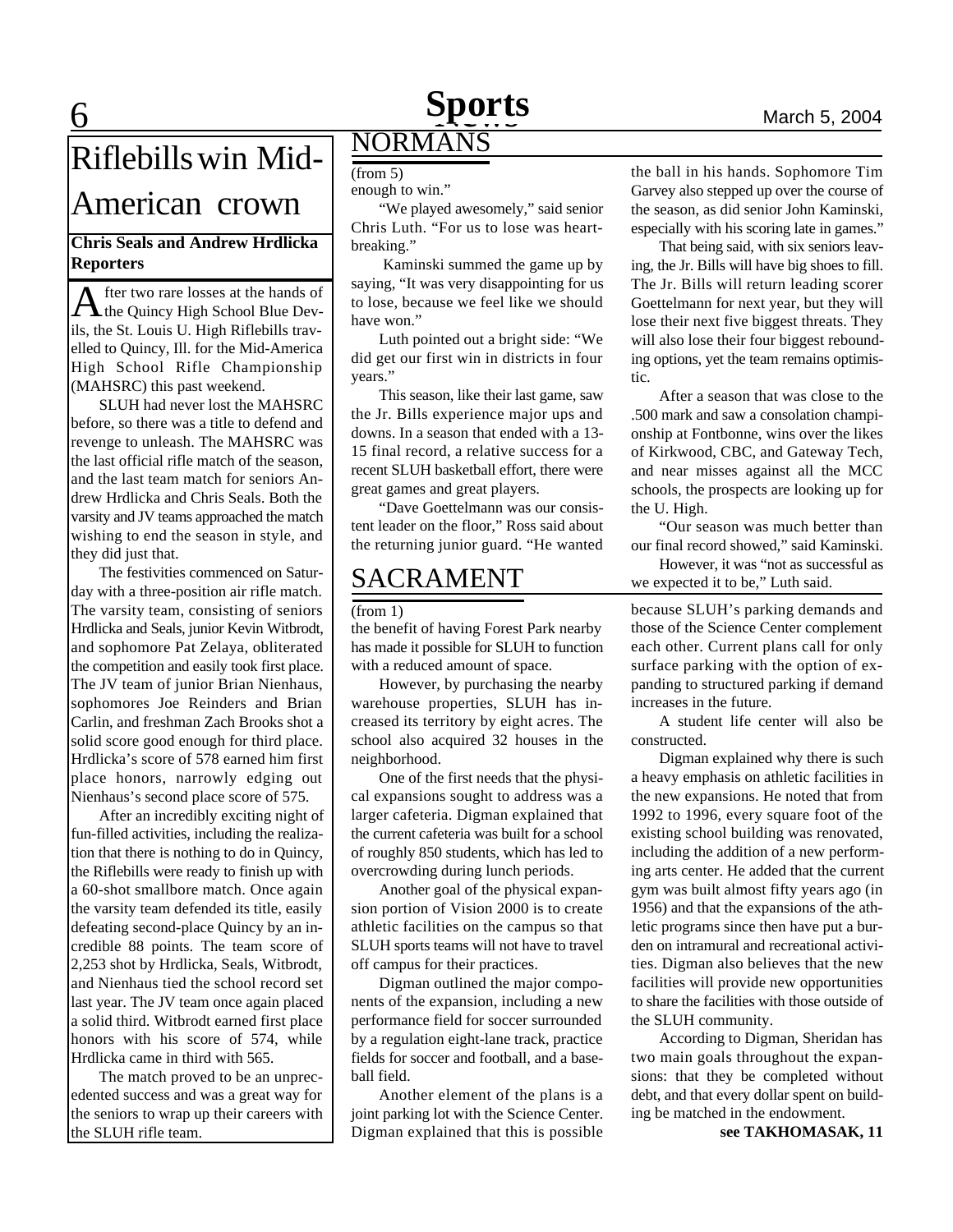### <u>March 5, 2004 **Sports** 7</u> **Sports** March 5, 2004<br>Underclassmen winter sports wrap-up

#### **Justin Rottger Reporter**

#### **JV Hockey Record: 9-9-3**

The JV Icebills were solid this season at .500, but there was still room for improvement. Coach Charlie Busenhart was impressed by the effort this year and feels his team is becoming more and more prepared for varsity. JV finished 8th out of 16 teams, making it into the playoffs, only to lose 3-1 to Lindbergh.

"Our goal at the beginning of the season was to the make the playoffs, and we did so by doing what was necessary," said Busenhart. Junior Tim Larkin led the charge into the playoffs, scoring nine goals and assisting on five. There was also success in the Thanksgiving Tournament, in which they managed three wins, but came up short to Parkway South.

#### **C Hockey**

#### **Record: 2-15**

The C-team Hockeybills had what Busenhart called a "learning experience" season this year in part because of a lack of goaltending. Next season appears promising with players gaining more experience under their pads.

#### **B Basketball Record: 20-4**

The B-team Basketbills put together a brilliant '03-'04. Coach Brock Kesterson stressed from day one that the team should become better each day as a team, and the sophomores did just that. Kesterson believed that success could only be achieved through strong teamwork. After a rough early going at 7-4, they regrouped and rattled off 13 straight victories, en route to being MCC co-champions with DeSmet. The tie was made possible with a key win over DeSmet in the last game of the season.

Standouts included Eric Hunt, whom Kesterson called a "sparkplug" for the team, and point guard Peter Cooney, who led the team in points. Kesterson felt Cooney was "comfortable with the ball in his hands." The B-team did show some

early season shine with a first-place finish in the Fort Zumwalt Tournament in mid-December.

"I'm optimistic about these guys' potential," Kesterson said. "I really think they can provide a boost for the basketball program at (St Louis U. High) and make our team a legitimate contender in the MCC next season."

#### **C Basketball Blue Record: 9-9**

The blue C-team freshmen Basketbills had a decent season. Head coach Chuck McCall believed his team had a "good performance" during their first year of play at SLUH.

"It was a learning year for them, but they played hard and played as a team," McCall said.

The team also enjoyed tournament success. The team took first in the Westminster Tournament and third in the Oakville Tournament. McCall referred to an early season game against Vianney as a "key loss," but that loss only made them play harder. By mid-season they had "found their niche." McCall is also very optimistic about his freshmen down the road, and believes they will be "good contributors" later on in the program.

#### **C Basketball White Record: 14-8**

The white C-team freshmen Basketbills had a solid rookie season at a high school basketball level, posting a 14-8 record with a "highlight win over Chaminade," according to Coach Tim Rittenhouse. Rittenhouse took over the coaching reigns of C-white this season previously held by Tom Wilson.

Rittenhouse was "very pleased with the way (the freshmen) came together, being their first exposure to high school basketball, discovering that it is a more competitive game at this level."

Rittenhouse was also pleased that he could get a glimpse of the future of the SLUH basketball program, a future he hopes this year's work has brought much closer to fruition.

#### **JV Wrestling**

The JV team showed great success in 2003-2004. Coaches Tim Curdt and Ollie Clerc observed that they "prepared well and did a wonderful job." Curdt said that the sophomore and freshmen wrestlers of last year's season made the "difficult but necessary transition" from C to JV and performed brilliantly doing so. JV defended its MCC title of last year, leaving Curdt "very impressed."

First-place finishers in their conference tournaments included juniors David Caldwell, David Franklin, Tom Gezella, Ronnie Gentile, Bryan Glaenzer, Joe Moorman, and sophomore Joey Kister. Second-place finishers were sophomores Devin Austermann, Mike Doherty, and Eric Gass. Finishing third in his conference tournament was sophomore Brian Edmunson.

#### **C Wrestling**

Coach Don Steingruby never expected the success his freshmen had this season. Most of the wrestlers started out with no experience, but they quickly gained understanding of the sport. Freshmen Andrew Austermann and Andrew Mueth were especially strong, resulting in JV experience for Austermann and some time on the varsity team for Mueth. The Cteam Grapplebills took the MCC title "because they put it all together when we needed it most," said Steingruby.

#### **JV Racquetball**

The JV 4, 5, and 6 teams were described by coach Chris Schaeffer as undergoing a "learning curve" this season.

"A lot of time and effort was given by these guys to practice, finding that time to practice with so few racquetball courts in St. Louis," said Schaeffer.

Wins were hard to come by throughout the year and losses were often close. But Schaeffer is optimistic about the team, with sophomore Nate Christopher standing out this season as well as freshman Alex Mueckl.

"It's tough for them to start out with no experience, playing as underclassmen, but they handled it well," said Schaeffer.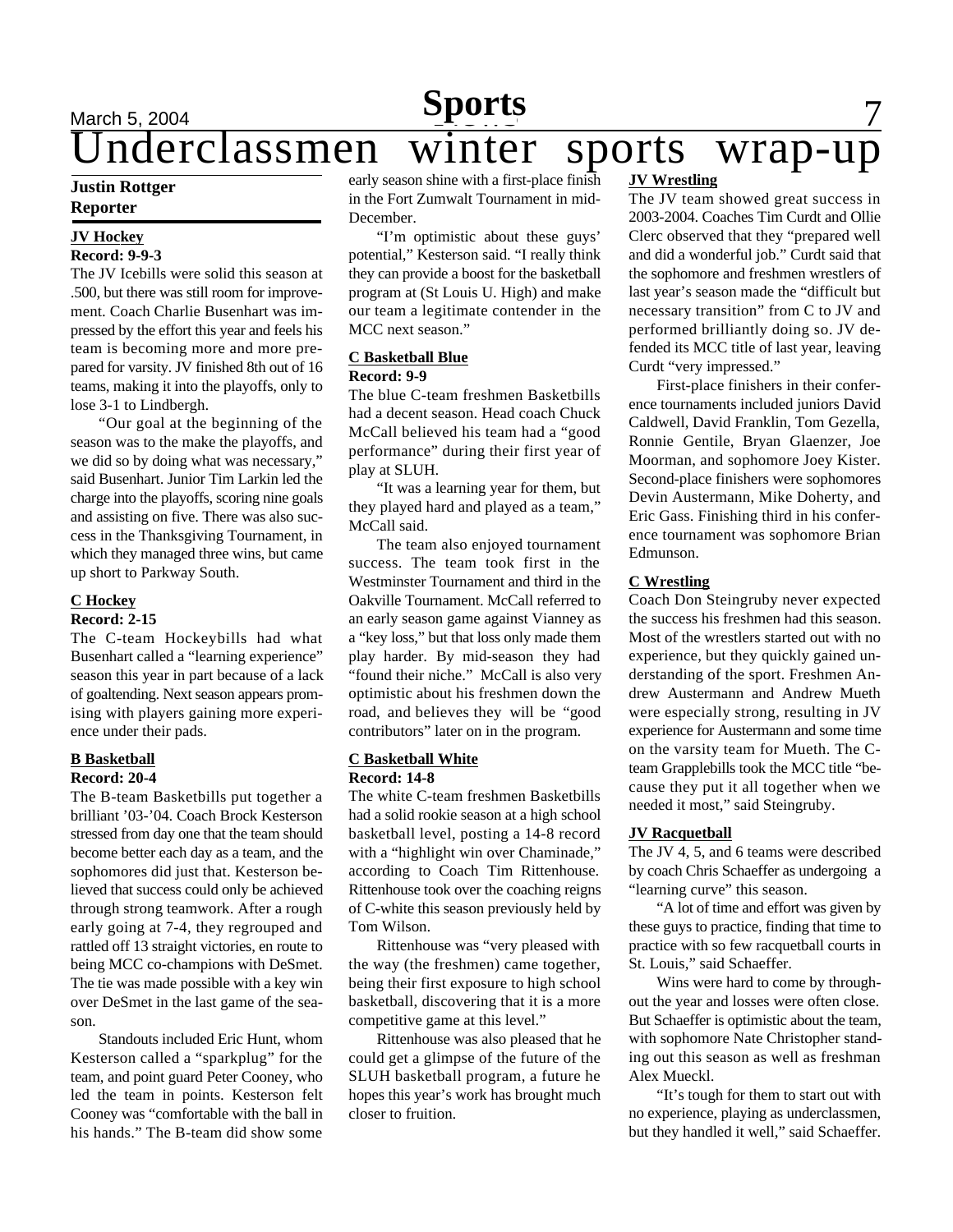# **NIKE**

#### (from 1)

(say) that (Keady) doesn't have some good things to say and some value in the issues that he raises."

Much concern has been raised by social justice workers and shareholders of Nike regarding the treatment of workers and the wages that they receive. Manager explained the progress Nike has made, saying, "We've joined a number of organizations such as the Global Alliance for workers and communities, as well as the Fair Labor Association, which does both surprise monitoring and unannounced monitoring in the field. So I think the combination of some process-related changes and some specific steps that we've unilaterally taken, such as raising our age limits to 18, which is higher than what most country laws are, and higher than what the United Nations International Labor Organization requires...have gone to help alleviate some consumers' concerns about Nike and these issues."

In 1998, Nike CEO Phil Knight addressed the National Press Club in Washington, D.C., and outlined six key changes that his company needed to conduct. Manager said, "We've been building upon those changes ever since. One of the issues was that there was not a consistent age standard for our supply chain throughout the company. We also didn't have supplemental programs such as the education programs we have started and the microloan programs that we have started."

Manager said, "We certainly believe in a process of continuous improvement. One of the things we say at Nike is that there is no finish line.... You always have to look at ways to try to be better, to constantly survey workers as to whether or not the programs are meeting their needs, and make those assessments and make those adjustments accordingly based upon them."

Manager also feels that Nike has shown much commitment to the countries where it has factories for its products. He said, "I think we have certainly demonstrated in a place like Indonesia, where we have been since 1988, a rather long commitment. Indonesia has had a history of political instability as well as some political change and upheaval. Given that, we've weathered some of those difficulties, and we've also weathered similar difficulties in other countries. Some have been favorable to Nike and some have been unfavorable."

One of the issues addressed throughout the past weeks during assemblies about Nike factories has been how the corporation distinguishes between the morality of the topic and the goal of maximizing profits that any company strives to attain. Manager explained Nike's way of determining what is the most appropriate action, saying, "We have a business model that we believe is a sound one, and one that's based on treatment of individuals with human dignity. I was trying to make the argument during the presentations that whether you judge it as moral or not, the fact that we've created some 600,000 jobs throughout the world as a result of the popularity of the Nike brand does contribute to the reduction of poverty, which is the biggest issue around the world which causes political instability or is a moral issue within itself if individuals don't have the means to improve their lot in life. Others will have to judge as to whether or not they believe that the fact that since Nike produced 600,000 jobs throughout the world is a moral model or not. I don't know if I can make that judgement."

Manager expressed his compliments to St. Louis U. High and the decision of theology teachers Rob Garavaglia and Brian Christopher, S.J., to have both sides of the issue represented. He said, "I think that's admirable. We've certainly seen that in universities and in other settings as well that this is a very complex issue. We're not against Jim and Leslie, nor are we against Catholic social teaching. In fact, we think we have a lot in common with both those issues in that we are all after the same goal here, which is how do you conduct ethical business in an everchanging and complex world, and do so in a matter that allows human dignity to take place. There are different methods and different philosophies about how to get there, but we're ultimately all after the same goal. I applaud St. Louis University High School for making this a teachable

moment, becuase there are other schools out there that have only hosted one side or the other, and don't take advantage of understanding the complexities of our changing world."

Nike is also dedicated to ensuring their oversight in the production of all of their products. Manager said, "We always have some role wherever we're producing a product. There may not be a Nike person there full time, but we certainly take a very active role in the factories where we produce a product that bears the Nike symbol. So there are some levels of inspection that take place in varying levels."

Keady and Kretzu showed a short film entitled "Sweat," which mentioned how they were denied access to the Nike facility in Tangerang, Indonesia. Manager was personally involved in the decision to deny them access. He explained, "At the time they made the request to go over, they were litigants in a lawsuit. When someone has sued you, you don't do things to make it easier for that individual either to exaggerate their case or make their case stronger. Maybe if he had approached us before he decided to file a legal suit against us, our spirit of engagement with him may have been a lot different. Since we've been on two sides of the legal issue, it has unfortunately not been a real atmosphere of trust between Mr. Keady and the company, but not to say that the information he has sent to us hasn't been reviewed and looked at, and where there's been found to be credible information and there have been things to follow up on, we certainly have. We've also met with him before shareholder meetings and in other settings. I've personally met with him myself, and other senior members of the company have met with him on different occasions as well. He's certainly had plenty of access either through correspondents or through faceto-face meetings where his voice has been heard."

Although some have been refused access to the company's plants, Manager explained the company's decision to allow the public to view the workings of the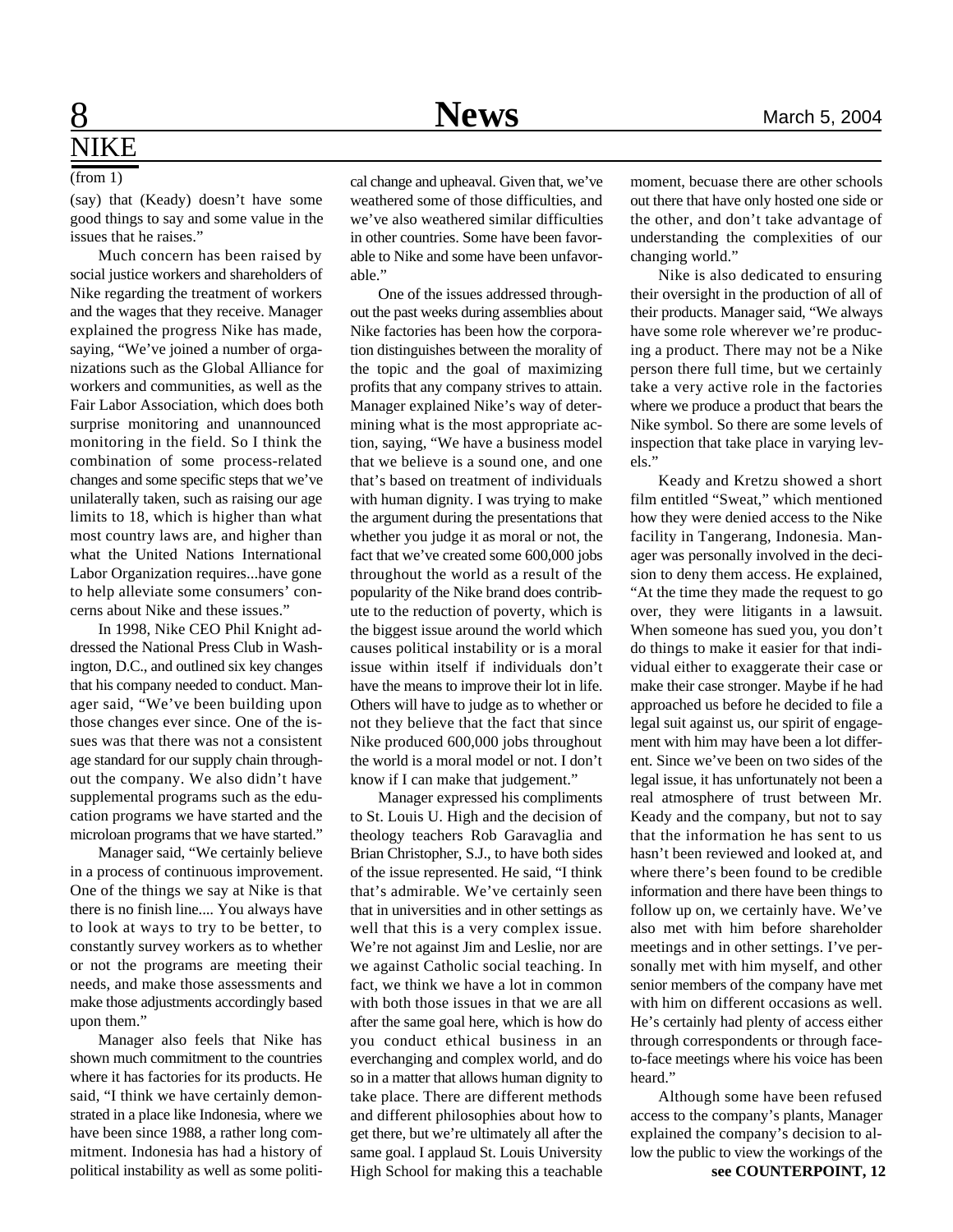## <u>March 5, 2004 **Feature Product**</u> 9 New and renewed dreams: Past expansion

#### **Brian Kane Editor in Chief**

"The past is prologue," says former St. Louis U. High President and current theology teacher Tom Cummings, S.J. "If we understand our past, we understand the present we live in." As SLUH looks forward to its upcoming Vision 2000 expansions, one might feel compelled to look back at past expansions.

After completing his tertianship, the final year of Jesuit

The "Triple E" had a fundraising goal of \$1 million and encompassed three main areas of improvement: enrichment, endowment, and expansion. The enrichment portion concentrated on enhancing the academic and spiritual lives of the students, the endowment portion concentrated on increasing the endowment and scholarship relief in hopes of having a more diverse student body, and the expansion portion concentrated on breaking through SLUH's landlocked position and creating a

Although there were some doubts about the success of SLUH's first capital campaign, the community surpassed its goal

The enrichment part of the "Triple E" program encompassed the renovation of the main chapel, the expansion of the library, the creation of a faculty endowment, and the replacement of lockers and desks. According to Cummings, there had been a preference in the 1960s for informal chapels; consequently, all the statues in the chapel had been removed and buried under the platform of the altar, and a wall was put up to block off the altar. "The room was just this pretty sterile, functional rectangle," said Cummings. "We broke all that out and tried to renovate it back

training, in Australia, Cummings served as SLUH's president from 1977 to 1985 until he moved on to fill the same position at Rockhurst. Within a year of his assuming the SLUH job, Cummings and the Board of Trustees had created a plan for SLUH's first capital investment drive, which they called the "Triple E" program.

"There was serious consideration when I first became president—was this school too old and this neighborhood too dangerous?" Cummings explained. "There was never any formal decision for movement, but the questions were being asked."

"The neighborhood was dangerous, and the school was old. Something had to be done to safeguard the neighborhood, to work with the neighbors, not to pose a threat, and yet make the land around us secure." Cummings added, "I think the school would have closed had we not expanded somewhat."

(\$1 million) by approximately \$39,000.

secure campus.

**Cummings breaks ground on the football stadium on April 6, 1979.**

to some of its majesty." During the renovations, the ceiling of the chapel was lowered to help buffer sound.

Another was the expansion of the library, due largely in part to Dr. Jim Robinson, a long-time history teacher at SLUH. Cummings explained, "One day he didn't appear for class, and I knew he was dead. Just my heart told me." It turned out that Robinson had not died, but instead had won the Irish Sweepstakes. He donated \$300,000 of his winnings to SLUH to enlarge

the library.

 Cummings also used some of the money Robinson donated to create a faculty endowment whose interest could be granted to faculty members who were studying for advanced degrees.

 There were other interior renovations that have lasted to the present day. "We bought all new desks; we kind of designed them ourselves for the classrooms. And Director of Maintenance Ray Manker and I were laughing today, some people might be critical of those desks, but the fact is they've endured 25 years. I can't believe it," said Cummings.

 The school also replaced the old, loud lockers with ultra-quiet Mondrian lockers, which are named for the French impressionist. "They still have that nice touch," Cummings said.

 The expansion component of "Triple E" included both the development of the area around what is now the faculty parking lot and the construction of the football stadium. Prior to the

development, the area in front of the school consisted of staggered parking broken up by little islands with trees, but there was no significant area of greenery. To enhance the area, the islands were removed, and the upper field was installed for student recreational use.

In addition to the upper field, many trees were planted in the area as well. "We were so poor in a sense that we literally went to Central Hardware and K-Mart, and with the kids I planted every one of these trees, and we paid like \$2.49 for them," said Cummings.

Cummings said that he moved forward with expanding the parking lots slowly because he believes driving is a privilege, not a right. He saw organizing rides and carpools as one of the challenges students should work through. "I don't like that mentality, to build a space for every person," he said.

Another major component of the expansion of "Triple E" was the installation of the football field. At the time of the expansion, the area was used as part of the parking lot for Stan N' Biggies, a restauraunt and nightclub owned by Stan Musial.

"One reason I did all this is to say, 'We're staying in the city,

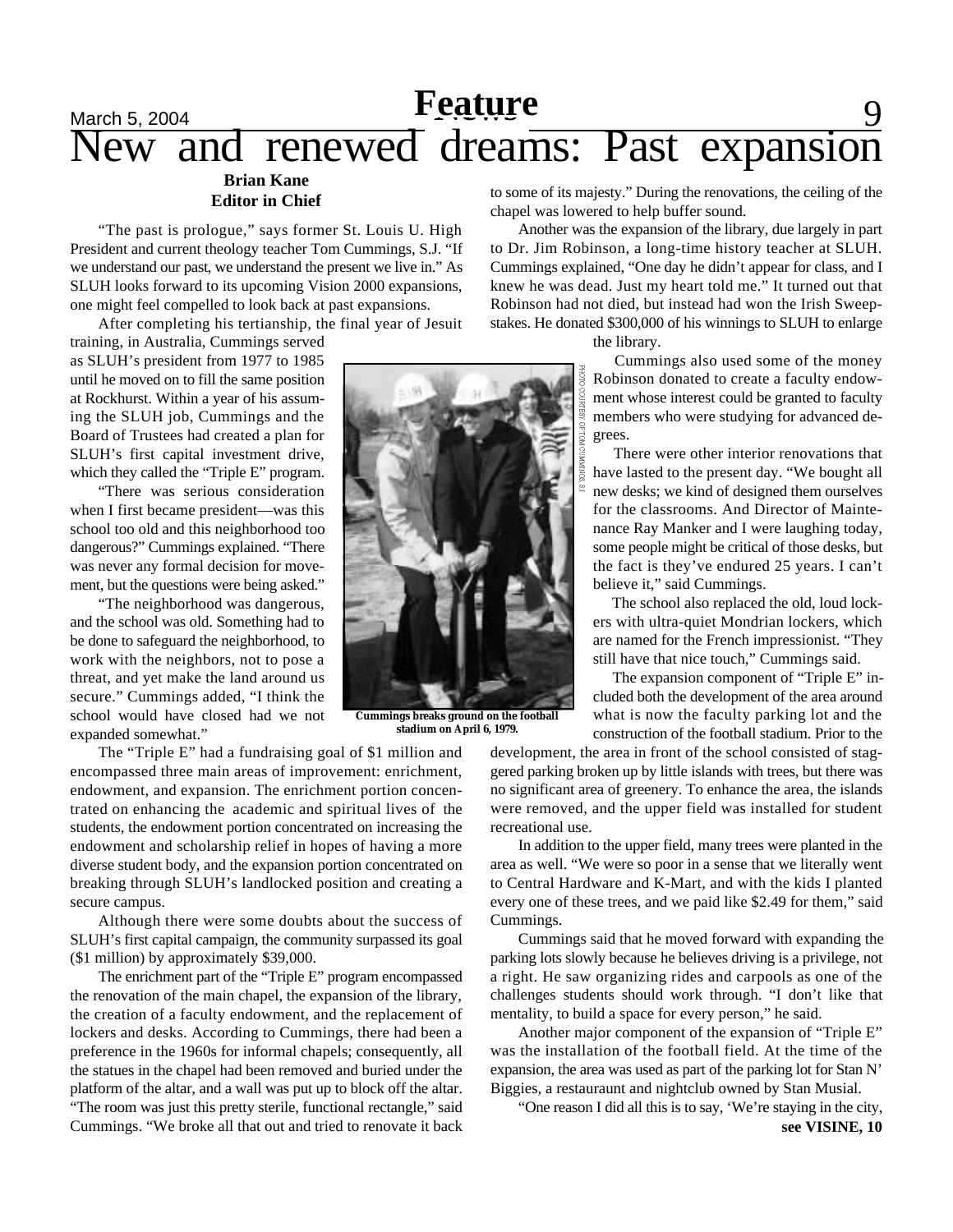## 10 **Feature** March 5, 2004

# ISINE

we're proud to be in the city, and we'll safeguard the property,'" Cummings explained.

Although the buildings and facilities may change with time, Cummings believes the core values of the school do not follow suit. "I think there's always a set of Jesuit core values that never change—a sense of excellence, a sense of compassion, a sense of selfless service. But I think the great beauty of St. Louis U. High is that it has adapted to cultural changes," he said.

One such example of adapting to cultural changes was how the Jesuits, through the Jesuit Secondary Education Association, responded to the dropping numbers of Jesuit priests. "We decided with the diminished manpower we would leave our schools, we would share our vision with the lay people," Cummings said. He explained that instead of Jesuit educators, there are now a great number of lay Ignatian educators in the schools, and he commended the job that these Ignatian educators have done at keeping Jesuit tradition alive.

Cummings commented on the nature of expansion. "Expansion is always in terms of justice," he said. "We weren't power hungry at all, we were just trying to develop a cushioned environment."

Cummings feels that "city property is sacred property." He claimed that his biggest fear throughout his expansions was that he would be unjust to SLUH's neighbors. "We were careful to relocate the neighbors in better housing as we moved, but we knew someday we'd have to break through that landlocked situation," he said.

According to Cummings, it is necessary to keep SLUH's physical facilities up-to-date in hopes of attracting future students. "I don't think the mentality is to be a fortress or a dominant power, but there is the element of attractive competition in terms of parental choices," he said. "I don't think we should try to compete with that at all, but we have to be realistic in having some good negotiable space."

SLUH experienced its next major physical expansion in 1996 with the con-

(from 9) struction of the theater. Theater director if I weren't teaching a math class in the Joe Shulte said that the addition of the new theater in 1996 gave the theater department a home, unlike in past years when the theater productions were presented in the old school auditorium, which now houses the main office and the counseling offices.

> "Everything was state of the art at that time," said Schulte, adding that even now, years later, the theater is still "a very fine building to present things in."

> "Everything we do in theater has been enhanced in nothing but positives," he said. Schulte believes that these enhancements have improved the "artistic life" of the community as a whole.

> In addition to bettering the artistic life of the SLUH community, the fine arts expansions have also affected those outside the community. "It has brought other people from the outside who see St. Louis U. High now as a totally different place," Schulte said. The theater is a home to dance recitals in the summer, Muny auditions, and many other events such as the State Regional Band Showcase which took place last Monday evening. "There will be students from all other schools who will come and visit our school and see what kind of committment we have to the arts," Schulte added.

> Schulte believes that the school gets good PR when such people outside the SLUH community experience events in the theater. "One person called me and said, 'I want my son to go to St. Louis U. High because any school that will put that kind of commitment to the arts is saying something about the human condition," said Schulte.

> While the new facilities bring in other people from the outside of the community, they do create the possibility of the isolation of those who are in the community. "The fact is that you can almost exist over in this end of the building without ever going to the other end of the building if you're on staff here," Schulte admitted.

> Schulte explained that it is in part because of this possibility of isolation that he tries to find ways to participate in other areas of the school. "There are times when,

other buildng, people wouldn't see me for weeks," he said.

"You don't want to seem like an island. Every once in a while you want to find a bridge, and the bridge is that hallway, so you've got to cross that bridge," Schulte continued. "I always have the worry that somebody's going to come up to me and say, 'Are you still teaching here?"

Schulte also commented on other SLUH expansions. "Every time we upgrade, we seem to improve the quality of the educational life of the students," he said. He noted that the library used to take up the space of several classrooms on the north end of sophomore hallway. Now that the library has been relocated and expanded, the vacated space has been used for classrooms, which allows more students to be admitted.

Like Cummings, Schulte also believes that there are constant principles that remained unchanged through expansions. "I think (SLUH) still wants to be, number one, an A1 Catholic education for young men," he said. "And I think if you're going to have that as your (goal), then all of these moves are logical."

"If you want to always stay on the 'cutting edge' of education for young men, then you've got to think about change and change is important," Schulte said. As an example, he said that while he was the head of the math department in the 1970s, he took then-principal Richard Bailey, S.J., to a conference about computers in the life of the future. A speaker at the conference predicted that in the near future, people would use computers to do their banking, read news, store recipes, and more. According to Schulte, after the conference Bailey decided that if computers would be an important part of the future, then they should be incorporated into SLUH.

Cummings summarized, "My biggest belief is that St. Louis U. High is not buildings. It's well-built boys. And what I mean by well-built is physically, spiritually, energetically, that (students) are the living advertisement."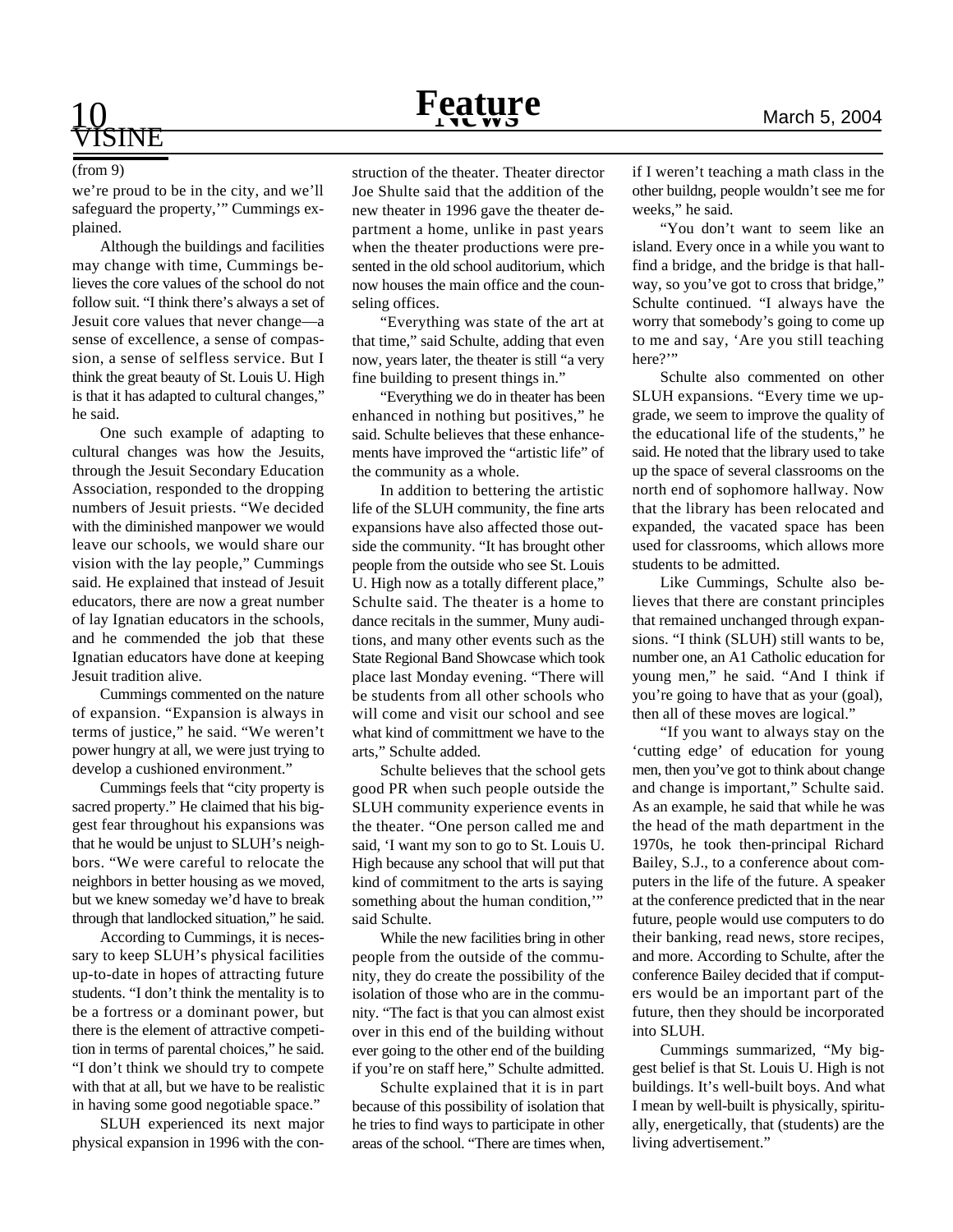### March 5, 2004 **News** 11 SACRAMENT

#### (from 1)

When Digman completed his presentation, SAC members had the opportunity to ask questions about the plans. Senior Kyle Poelker expressed concern about the distance of the new parking lot from the school building.

"Even if you had the far corner spot, it's a fifth of a mile (away from the school building). It's part of the school," Digman said in response. "That translates into about a five-minute walk."

Clark asked Digman to clarify that the location of the parking lot was due in part to the partnership with the Science Center. Digman confirmed this and added that on a planning basis, it is best to move the worst use of property to the edges.

Senior Ryan Cullen expressed concern that the expansions might be part of "a race to compete." He said, "I don't think it's the right thing to do just to compete (with other schools)."

Digman pointed out the competitive nature of the marketplace for private education in St. Louis. "What is the hallmark of our competitiveness? It's the quality of the education that takes place in the classroom," said Digman. "If we are true to that, we will also be competitive."

"Does CBC opening (its new campus) pose problems for us of a competitive basis? I would suggest to you that it probably has not, because we have not competed for the same students, and we're not going to," Digman concluded.

James Junker asked if there would be the need for facilities for the swimming and water polo teams. Digman was confident in the relationship SLUH has with Forest Park Community College and the use of its pool. "One of the best deals this school ever made was the deal that we made with the community college," he said. "If there are complaints about the facility that we are currently in, let us take a look at being good partners and sharing our portion of improving that facility than going to the expense of building a whole new facility."

Junior Dustin Sump asked why SLUH had invested in the improvements in Forest Park's facilities but is now building new facilities. Digman explained that the

success of the Forest Park Forever campaign has increased demands for use of the park from other groups as well, and that as a result, the school cannot meet all its needs in the park, which has led to traveling further for sports activities.

Senior Christian Gossett was concerned about how necessary the new facilities would be. "Most of the kids now use the (unscheduled) time for studying," he explained.

Digman responded that the commons area of the student life center could provide a place for people to interact and study. He added, "It's not just all recreation, but I think there is some relaxation and some opportunities for people to spend their time in different ways. The intention is not to get people out of this library because it is is a good place for people to be and it's well-used."

Charles Simmons asked about the effects of upkeep and management of the new facilities, saying, "Has there been a review at this point of what that would do to tuition over the course of time?"

Digman said that planning is still going on for that, but added, "Our goal is to continue to keep St. Louis University High School affordable. That is our commitment and we're going to do that. If that means that we (administration/business office) have got to go raise more money to do that, then we'll do that."

Karen Hubbard also had some concerns. She noted, "Yeah, you have to travel a long way (for sports practices), but you know that when you get into this." She added, "When you go to these other places, you're representing SLUH."

Hubbard also saw an issue of Church practice contradicting teaching. "I always have trouble with the Catholic Church when we spend so much on fixtures," she said. "And then we go out on the pulpit and talk about giving to the poor."

Finally, Hubbard saw isolation as a possible problem. "I've always been proud of the way St. Louis U. (High) has taken the resources they have and dealt with and then gone out in the community and served others," she said. "(Digman) said that it's a small college campus which sounds really neat, but it sounds like you're being sealed off from the neighborhood."

Digman explained that the expansions have the potential to make SLUH more connected to the outside community. "We've begun opening up more in the summertime and expanding the offerings that we have not only for our own students but for outside students and for city students," he said.

Digman also commented on the concern of unnecessary luxury. He remembered former SLUH principal Gerry Sheahan, S.J. "He always kept saying to me, 'Digman, it's excellence, not extravagance.' I hope we are, and trust we are, true to that very Jesuit thinking," Digman said. "It's the same Jesuit thinking that moves the altar around in our chapel so that we don't wear out the carpetting in one spot."

The conversation then shifted to the last item on the agenda, which was special schedules. After introducing the topic, Clark turned the floor over to Schad. "The one thing that we've been talking about all quarter is all the different special schedules," said Schad.

Schad pointed out that this week is the first week of the third quarter that consisted of all regular schedules. He thinks that the class time lost through special schedules is particularly needed for those teachers who teach AP classes.

Nate Hilliard told the group that AP US History teacher Dano Monahan calculated that approximately seven to ten class periods are lost each year from special schedules.

Clark said that the Instructional Council is looking into the issue. He said that a suggestion has been made that all weeks require three regular days, and that some events like Mother-Son and Father-Son Masses that result in a late start could be redistributed.

Moran thinks part of the problem is the fact that there are now seven periods in a day rather than six. He explained, "Once you lop an hour off of a day, you divide that amount of time by seven rather than by six. You notice the truncation of the periods even more."

 The SAC will meet again on April 29.